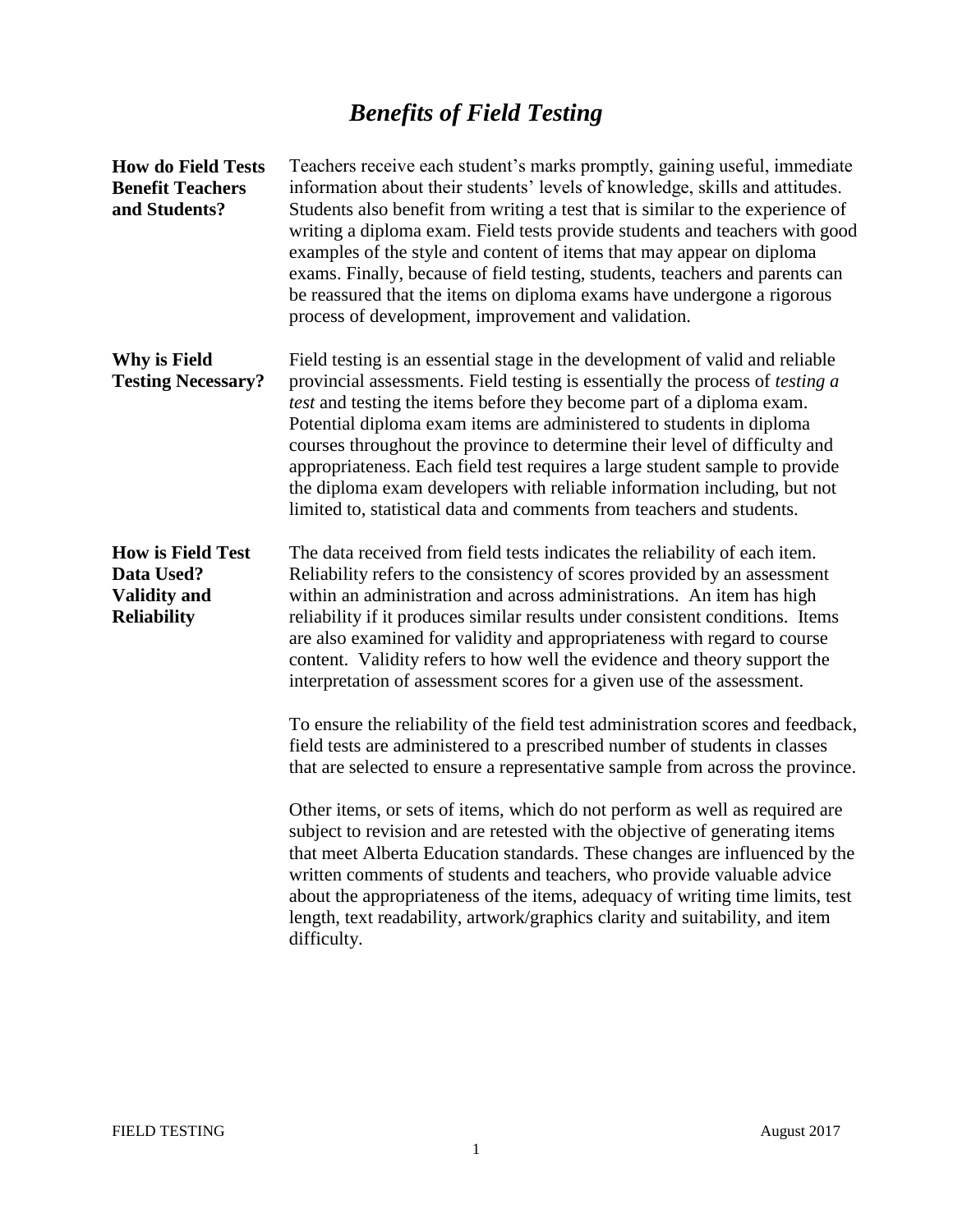### *Field Testing*

**Description of the Field Testing Program**

Alberta Education prepares and administers field tests prior to the January and June diploma exam administrations.

Teachers and students are to consider the following points when commenting on individual items and the overall field test:

- appropriateness of the questions
- adequacy of writing time limits
- test length
- text readability
- artwork/graphics clarity and appropriateness
- question difficulty

Depending on the diploma course and type of field test being administered, the field test will be comprised of multiple-choice and/or numericalresponse items.

Generally, field tests, like diploma exams, are designed to assess outcomes from the entire programs of study. However, Alberta Education also administers *unit* tests which assess learning outcomes from components within the programs of study.

Diploma exam program field tests are available in some or all formats: paper, digital, or hybrid formats.

**Paper format**: field tests are shipped to, and administered by, an Alberta Education field test supervisor. The humanities diploma courses are available in paper format field tests.

Paper format field tests are administered to students in Francophone schools by field test supervisors who speak French. Every effort is made to schedule French-speaking field test supervisors to administer paper format field tests to students in French Immersion programs, however, it is not always possible to do so.

**Digital format**: field tests are delivered to, and administered by, students using computers under the supervision of the teacher who requested the field test. Field tests of this format must be administered to students using Alberta Education's Quest A+ locked browser application, which is available for download at:

[http://questaplus.alberta.ca/help/requirements.html.](https://questaplus.alberta.ca/help/requirements.html) The humanities, mathematics and all science diploma courses are available in digital format field tests.

**Hybrid format**: field test source materials are shipped to the school and the items are accessed using computers under the supervision of the teacher who requested the field test. Prior to the hybrid format field test

FIELD TESTING August 2017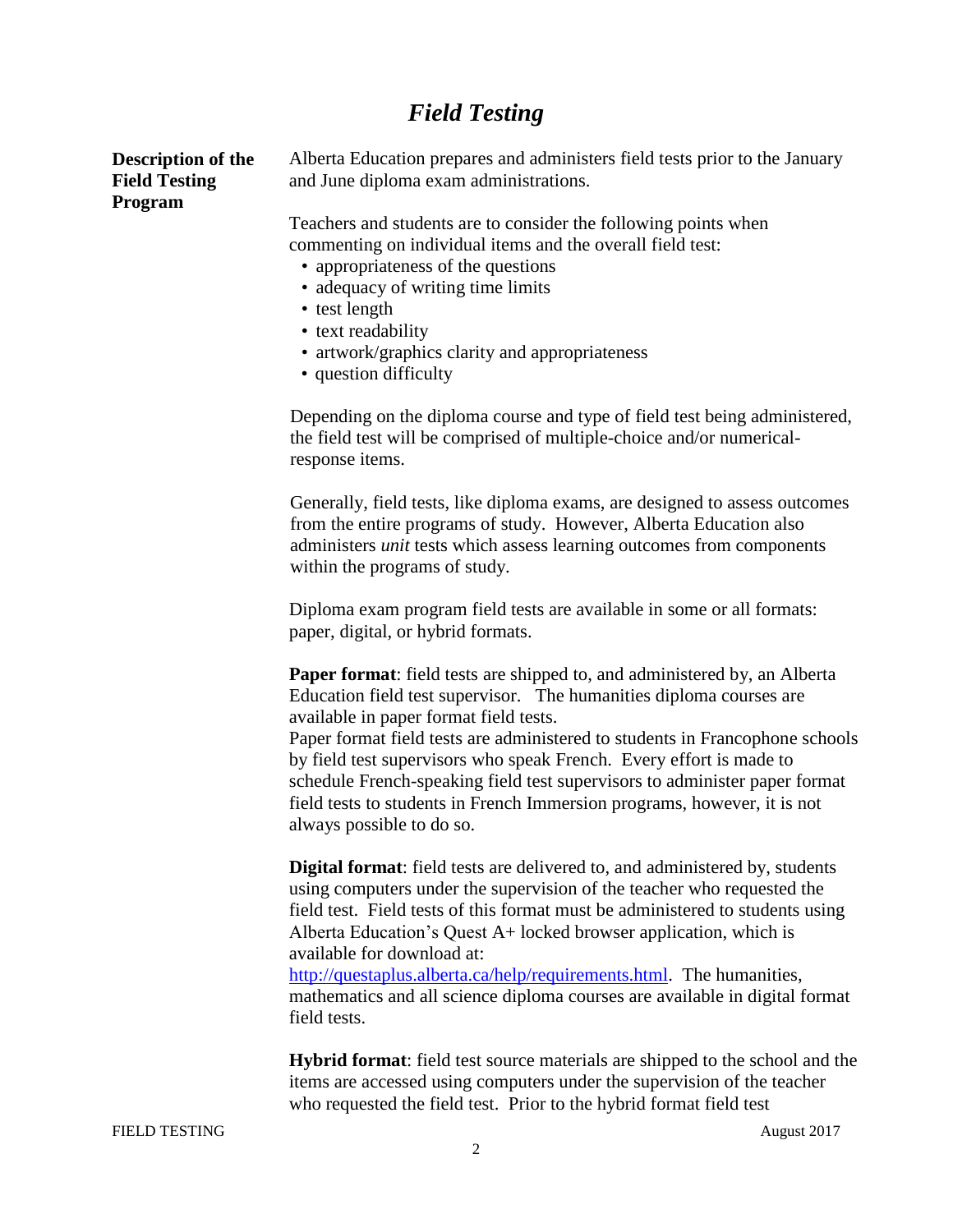|                                                                  | administration, the paper-format source materials must remain secured at<br>the school by the school principal. Teachers may peruse the hybrid field<br>tests for up to 24 hours after the administration. Immediately following the<br>perusal period, teachers must return the paper-format source materials<br>to Alberta Education. The humanities, mathematics and all science<br>diploma courses are available in hybrid format field tests.                                                                                                                                  |
|------------------------------------------------------------------|-------------------------------------------------------------------------------------------------------------------------------------------------------------------------------------------------------------------------------------------------------------------------------------------------------------------------------------------------------------------------------------------------------------------------------------------------------------------------------------------------------------------------------------------------------------------------------------|
| <b>Field Test</b><br><b>Accommodations</b>                       | Humanities, mathematics and all science field tests are not available in<br>special formats. Writing accommodations such as reader or scribe may be<br>permitted.                                                                                                                                                                                                                                                                                                                                                                                                                   |
|                                                                  | Field tests are to be completed within the scheduled timeframe; it is<br>important for teachers and Alberta Education to obtain information<br>regarding appropriate test lengths which are captured by the field test<br>completion rate. The genuine information captured in relation to students<br>who complete the field test in the allotted time is invaluable and<br>informative the creation of strong and reliable field tests.                                                                                                                                           |
|                                                                  | It is best if all students complete the field test. If class time permits and<br>students need more time, the writing time may be extended by 15 minutes.<br>However, students who are unable to complete the entire field tests are not<br>to be penalized and raw scores may be prorated. Teachers may create a<br>mark for the student out of the number of questions completed and not the<br>entire field test. Students should not be instructed to guess the remaining<br>answers on the field test as this does not represent genuine authentic data of<br>student ability. |
| Participation<br><b>Requirements</b>                             | For a class of students to be selected to have a field test administered in<br>their class, the following conditions must be met:                                                                                                                                                                                                                                                                                                                                                                                                                                                   |
|                                                                  | 1. The teacher must submit a request for a field test by the deadline. Field<br>test requests can be submitted through an online request system:<br>http://public.education.alberta.ca/FieldTestScheduler or by using the<br>following form: http://education.alberta.ca/admin/testing/forms/                                                                                                                                                                                                                                                                                       |
|                                                                  | 2. A field test placement of the type specified by the teacher must be<br>available for scheduling                                                                                                                                                                                                                                                                                                                                                                                                                                                                                  |
| <b>Field Test Security</b><br>and Administration<br><b>Rules</b> | For field test results to be valid and reliable, field tests must be<br>administered under conditions that are similar to the administration of<br>diploma exams. Consequently, all of the directives and rules that are<br>specified in this bulletin for the administration of diploma exams apply to<br>the administration of field tests.                                                                                                                                                                                                                                       |
|                                                                  | In addition to the directives and rules that are specified elsewhere in this<br>bulletin, the following rules must be adhered to when field tests are<br>administered in a school:                                                                                                                                                                                                                                                                                                                                                                                                  |
| <b>FIELD TESTING</b>                                             | August 2017                                                                                                                                                                                                                                                                                                                                                                                                                                                                                                                                                                         |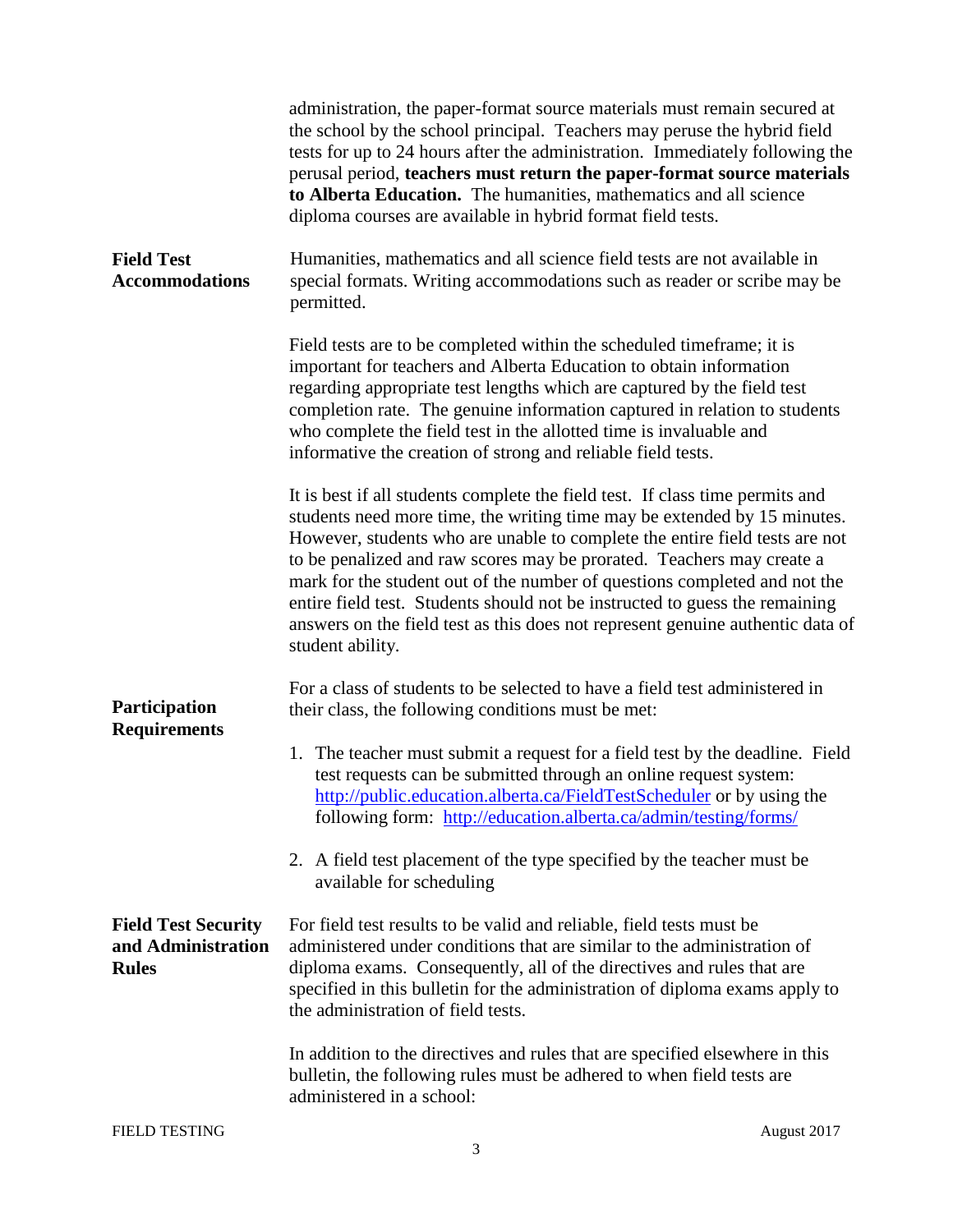- 1. The security of all field test materials must be maintained before, during and after their administration
- 2. Paper format field tests must be administered by, and remain in the custody and control of, the Alberta Education field test supervisor at all times
- 3. Digital and hybrid format field tests must be administered by, and at all times the materials must remain secure
- 4. Teachers whose students are writing paper format field tests must remain present in the field testing room for the duration of the field test and are expected to verify the answer key, review and validate test items
- 5. Prior to reviewing and validating a paper format field test, a teacher must review and sign a declaration regarding the security of the field test materials
- 6. Only teachers whose students are writing a particular field test may examine its contents
- 7. Validation of a paper format field test must occur in the room where the field test is being administered
- 8. Validation of a digital or hybrid format field test may occur within a 24 hour period following the field test administration. Digital and hybrid format field test contents are secure, and must not be copied or replicated in any manner
- 9. After the 24-hour perusal period, **source material for hybrid format field tests must be returned to Alberta Education**
- 10.No paper, digital, or hybrid format field test item or answer key may be copied, either by hand or digitally, for any purpose
- 11.Discussion of field test items after their administration must be limited to a review of the concepts being assessed rather than to details of specific items
- 12.Students must be made aware of the purpose and importance of a field test prior to its administration
- 13.Students who arrive late are not permitted to write a field test if there is insufficient time to complete it within the scheduled administration time

### **Field Test Marking** Machine-scored digital and hybrid format field tests will be electronically

FIELD TESTING August 2017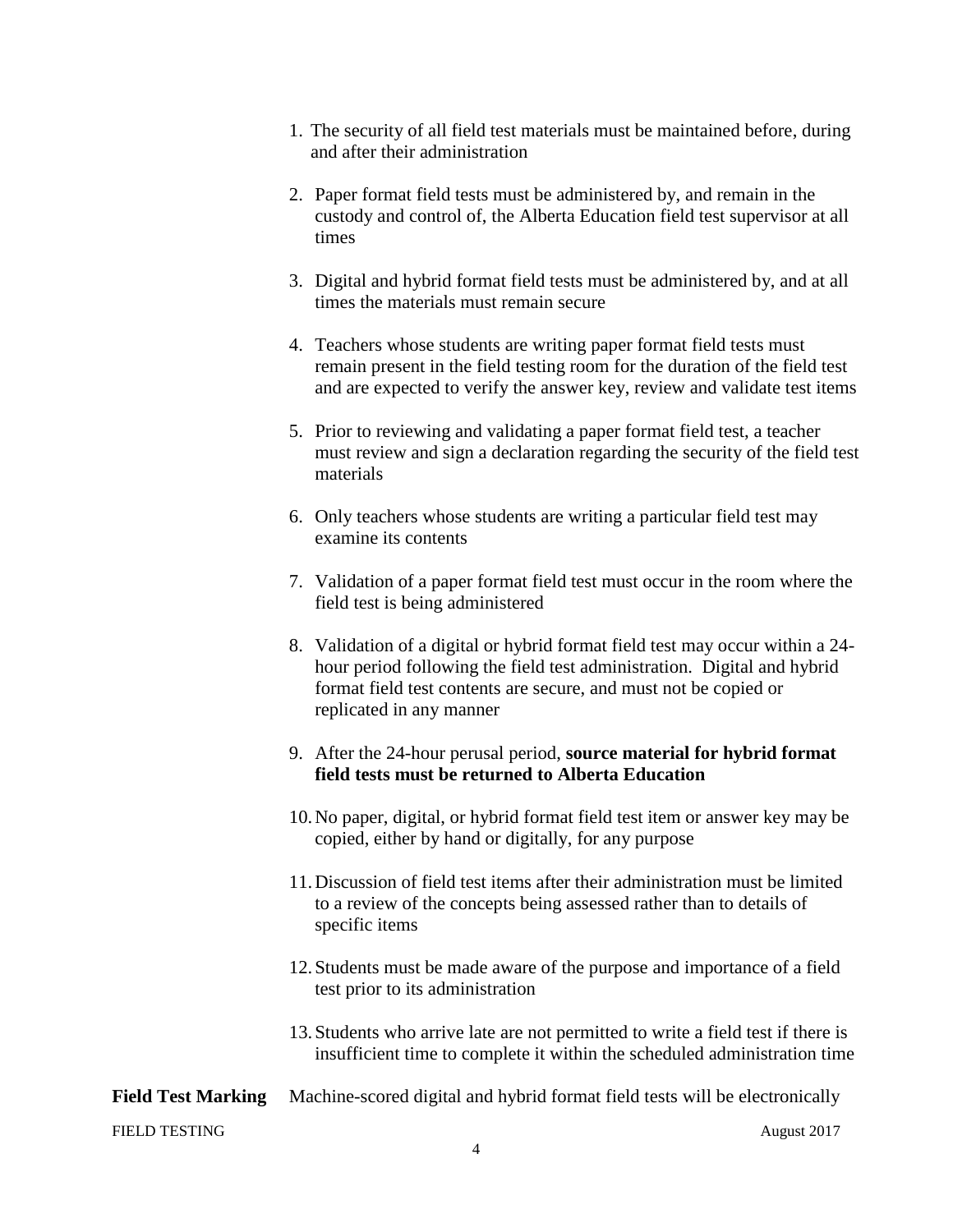marked at Alberta Education. Student scores will be emailed to the teacher who supervised its administration. In addition to a raw score, digital and hybrid format field test results will also contain supplementary information, including the proportion of students in the class who chose each alternative on the multiple-choice items and the proportion that left a numericalresponse item blank. For mathematics and all science field tests, the items will be blueprinted to the programs of study outcomes. Teachers are then able to meaningfully use field test results to learn more about the strengths and weaknesses of their students. Teachers may use the report during the digital or hybrid field test perusal.

The machine-scored items on paper format field tests will be marked by the field test supervisor; student scores will be tabulated and provided to the participating teacher before the supervisor leaves the school. Alberta Education will provide no other field test marks.

In 2017–2018, Alberta Education will be administering paper, digital and hybrid format field tests for diploma courses within the following timeframes:

| <b>Paper Format Field Test Administration</b> |                                                                                        |                      |
|-----------------------------------------------|----------------------------------------------------------------------------------------|----------------------|
|                                               | <b>Session 1</b>                                                                       | <b>Session 2</b>     |
|                                               | <b>Year End</b> $\bullet$ December 4–21*<br><b>Field Tests:</b> $\vert$ . January 2-24 | • May 14–June $15**$ |

| <b>Digital Format Field Test Administration</b> |                                                 |                                       |
|-------------------------------------------------|-------------------------------------------------|---------------------------------------|
|                                                 | <b>Session 1</b>                                | <b>Session 2</b>                      |
| <b>Unit Tests:</b>                              | • September 18–December 21 • February 1–June 15 |                                       |
|                                                 | • January $2-24$                                | • June $18-28$                        |
| <b>Year End</b>                                 | $\bullet$ December 4–21                         | • May 14–June 15<br>• June $18-28***$ |
| Field Tests:  .                                 | January 2-24                                    |                                       |

| <b>Hybrid Format Field Test Administration</b> |                                            |                        |
|------------------------------------------------|--------------------------------------------|------------------------|
|                                                | <b>Session 1</b>                           | <b>Session 2</b>       |
|                                                | <b>Year End</b> $\bullet$ December 4–21    | $\cdot$ May 14–June 15 |
|                                                | <b>Field Tests:</b> $\bullet$ January 2-24 |                        |

**\*** Social Studies **must not** be administered in **December**

**\*\***Social Studies **must not** be administered between **May 14 and May 25**

**\*\*\***Social Studies **must** be administered between **May 28 – June 15** and **June 18 – 28**

#### **Notes:**

Mathematics and all science **unit tests** field tests are not available in

**Field Test Request and Administration** 

**Dates**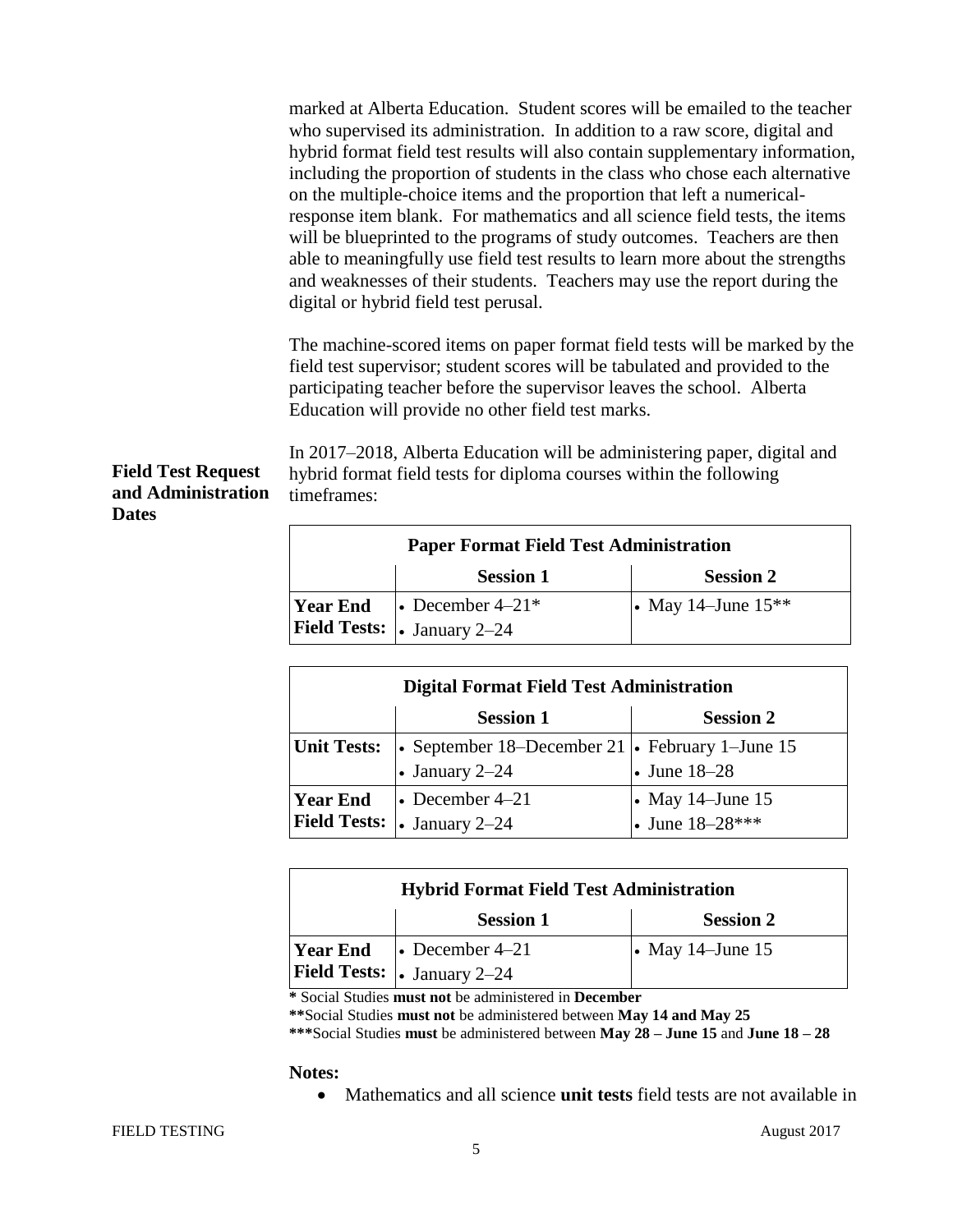hybrid format

- Requests for **paper and hybrid** format field tests must be submitted to Alberta Education, online or using the request form, by **November 3** for Session 1 and by **April 13** for Session 2
- Requests for **digital** format field tests must be submitted to Alberta Education at least **5 working days** prior to the preferred field test administration date

A deadline-sensitive process is used by Alberta Education to schedule field test administrations in Alberta schools. That process, and school and school authority responsibilities related to it, are as follows:

- 1. If a superintendent has previously provided authorization for Alberta Education to conduct field tests in his or her school authority, the consent will automatically be carried forward to subsequent years. If a superintendent does not permit its schools to participate in field testing or would like to verify or change the status of authorization, please notify [field.test@gov.ab.ca](mailto:field.test@gov.ab.ca) expressing this intent
- 2. If a school principal has previously provided consent for teachers within his or her school to participate in the Field Testing Program, the consent will be carried over to subsequent years. If a school principal would like to remove this consent or would like to verify or change the status of consent, please notify [field.test@gov.ab.ca](mailto:field.test@gov.ab.ca) expressing this intent
	- 2.1. Through Extranet, Principals authorize individual teachers to access the Field Test Request System. When teachers sign up for the Field Test Request System service, an email will be sent to the Principal indicating authorization is required
	- 2.2. If a Principal has previously provided authorization for a teacher to access the Field Test Request System, the authorization will be carried forward indefinitely. Using the Field Test Request System, a Principal can remove authorization for a teacher to access this application
	- 2.3. At any time, Principals can monitor field test requests for the school through Extranet
- 3. Teachers submit field test requests:
	- 3.1. All requests must be completed using the current *Field Test Request Guide*
	- 3.2. Online self-service: Field test requests are submitted using the Field Test Request System: <http://public.education.alberta.ca/FieldTestScheduler>
	- 3.3. Paper-based process: Teachers may also request field tests by submitting a *field test request form*. The *field test request form* is located at<http://education.alberta.ca/admin/testing/forms/>
	- 3.4. Two field test administrations are run within each school year, September-January (Session 1) and February-June (Session 2).

**Participation Approval and Request Process**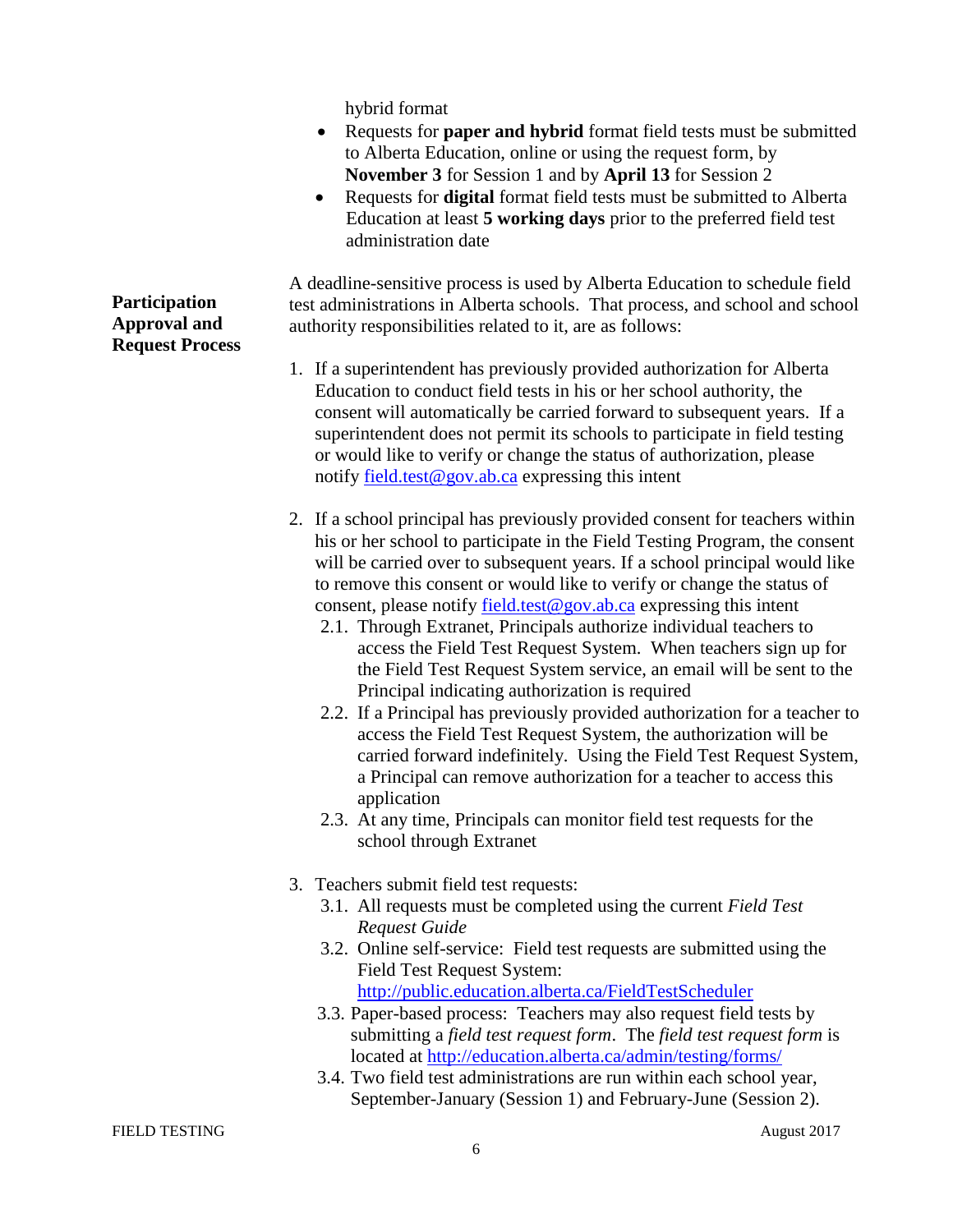Schools must submit separate field test requests for each of these field test sessions

- 3.5. Teachers who intend on requesting field tests either through the online self-service or *field test request form* process must obtain an Alberta Education account. Instructions regarding this process can be found at this link:<http://goo.gl/aTGB8F>
- 4. Alberta Education schedules field test placements:
	- 4.1. Submitted field test requests are reviewed to determine if (a) they match the participation requirements and (b) there are any available field tests for administration; where a match is found, a field test placement is scheduled
	- 4.2. Paper format field test requests are also reviewed for supervisor availability. If a supervisor is not available in a particular region the following options may be exercised:
		- 4.2.1. The school administration may recommend and provide an alternate supervisor such as a teacher or school administrator
		- 4.2.2. The teacher may elect to administer the field test in digital format.
- 5. Alberta Education communicates and confirms field test placements:
	- 5.1. Once the scheduling of **paper** format field test placements is complete, Alberta Education sends a follow-up email to teachers communicating relevant details of the paper format field test
	- 5.2. When **digital** and **hybrid** format field tests are placed, Alberta Education sends a follow-up email to the teacher who placed the request and who will be supervising its administration. This email communicates the information the teacher requires to access and administer the digital or hybrid format field test. For hybrid field tests, Alberta Education will send information regarding the shipment of paper source materials
	- 5.3. Prior to each scheduled **paper** format field test administration, a field test supervisor from Alberta Education will contact the teacher whose students will be writing to confirm administrative details
- **Special-Format Practice Tests** Alberta Education has made Special-Format Practice Tests available to provide students with an opportunity to prepare for diploma exam-style questions in Braille, audio, large print or coloured print versions. Special-Format Practice Tests are offered in all subjects with a corresponding diploma exam. Braille tests are available in English, and by request, in French. All tests are provided free of charge, however, limits may be placed on order volumes to ensure access for everyone. For more information, contact 780-492-1644. The order form is available on the Alberta Education website.